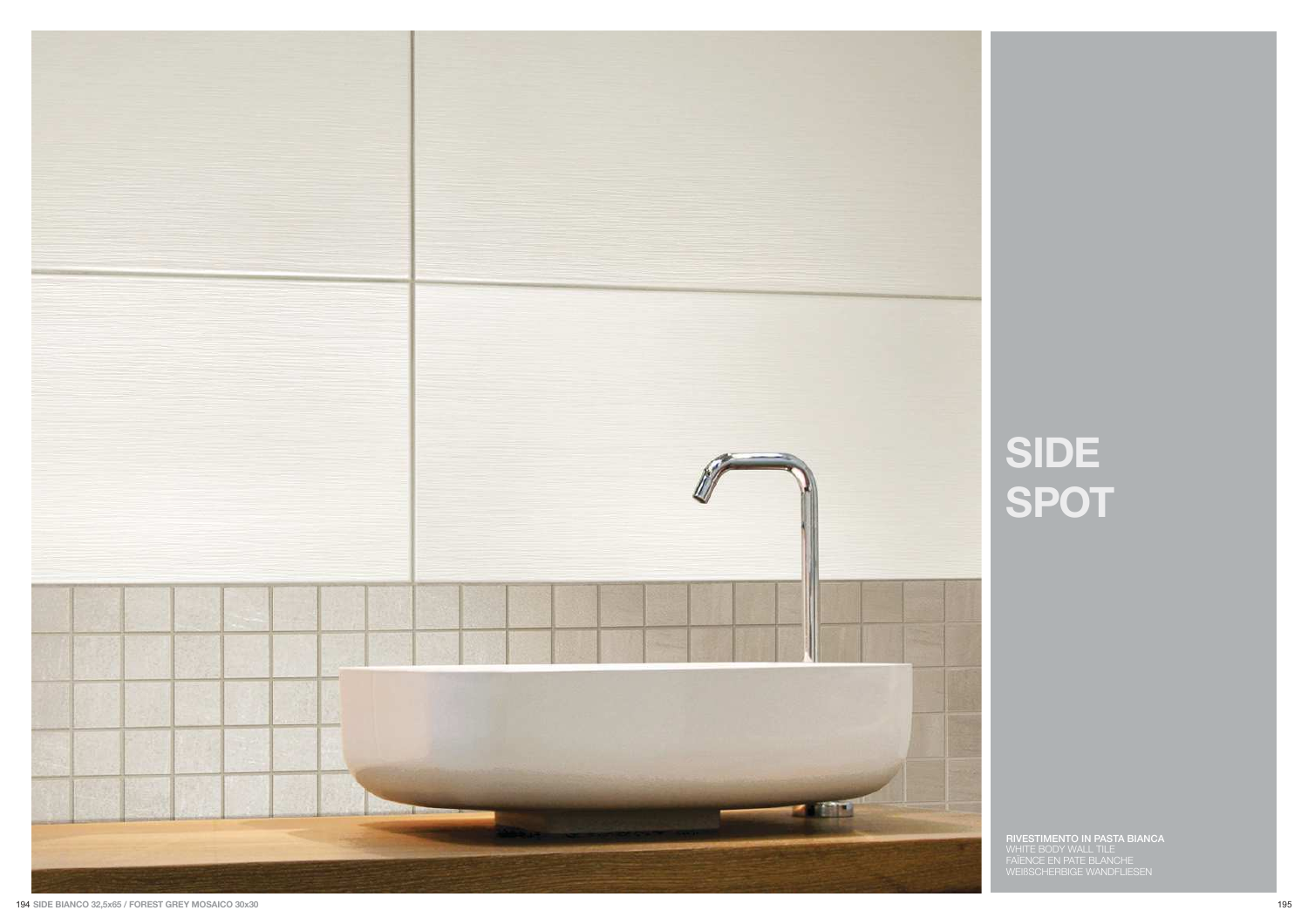

**RIVESTIMENTO IN PASTA BIANCA**<br>WHITE BODY WALL TILE<br>FAÏENCE EN PATE BLANCHE<br>WEIßSCHERBIGE WANDFLIESEN

**32,5x65**





| IMBALLAGGI E PESI - PACKING AND WEIGHTS - EMBALLAGES ET POIDS - VERPACKUNGEN UND GEWICHTE |                                                 |                                                  |                                                   |                                                        |                                                                                  |                                                             |                                                |                                                                  |                                                                           |
|-------------------------------------------------------------------------------------------|-------------------------------------------------|--------------------------------------------------|---------------------------------------------------|--------------------------------------------------------|----------------------------------------------------------------------------------|-------------------------------------------------------------|------------------------------------------------|------------------------------------------------------------------|---------------------------------------------------------------------------|
| Formati<br>Sizes<br>Formats<br>Formate                                                    | Superfici<br>Surfaces<br>Surfaces<br>Oberfläche | Pz/Scatola<br>Pcs/Box<br>Pcs/Boîte<br>Stk/Karton | Ma/Scatola<br>Sa. mt/Box<br>M2/Boîte<br>QM/Karton | Ma/Pallet<br>Sa. mt/Pallet<br>M2/Palette<br>QM/Palette | Scatole/Pallet<br><b>Boxes/Pallet</b><br><b>Boîtes/Palette</b><br>Karton/Palette | Peso/Scatola<br>Weight/Box<br>Poids/Boîte<br>Gewicht/Karton | Peso/Ma<br>Weight/Mg<br>Poids/Ma<br>Gewicht/QM | Peso Pallet<br>Weight Pallet<br>Poids Palette<br>Gewicht Polette | Dimensione Pallet<br>Sizes Pallet<br>Dimension Palette<br>Paletten Massen |
| 32.5×65                                                                                   | Side                                            |                                                  | 1.27                                              | 40.64                                                  | 32                                                                               | 22,30 Kg                                                    | 17.56 Ka                                       | 714 Ka                                                           | cm 80x120x80 (h)                                                          |

**RIVESTIMENTO IN PASTA BIANCA**<br>WHITE BODY WALL TILE<br>FAÏENCE EN PATE BLANCHE<br>WEIßSCHERBIGE WANDFLIESEN

```
32,5x65
```




| IMBALLAGGI E PESI - PACKING AND WEIGHTS - EMBALLAGES ET POIDS - VERPACKUNGEN UND GEWICHTE |                                                 |                                                  |                                                   |                                                        |                                                                           |                                                             |                                                |                                                                  |                                                                           |
|-------------------------------------------------------------------------------------------|-------------------------------------------------|--------------------------------------------------|---------------------------------------------------|--------------------------------------------------------|---------------------------------------------------------------------------|-------------------------------------------------------------|------------------------------------------------|------------------------------------------------------------------|---------------------------------------------------------------------------|
| Formati<br>Sizes<br><b>Formats</b><br>Formate                                             | Superfici<br>Surfaces<br>Surfaces<br>Oberfläche | Pz/Scatola<br>Pcs/Box<br>Pcs/Boîte<br>Stk/Karton | Ma/Scatola<br>Sa. mt/Box<br>M2/Boîte<br>QM/Karton | Ma/Pallet<br>Sa. mt/Pallet<br>M2/Palette<br>QM/Palette | Scatole/Pallet<br><b>Boxes/Pallet</b><br>Boîtes/Palette<br>Karton/Palette | Peso/Scatola<br>Weight/Box<br>Poids/Boîte<br>Gewicht/Karton | Peso/Ma<br>Weight/Mg<br>Poids/Ma<br>Gewicht/QM | Peso Pallet<br>Weight Pallet<br>Poids Palette<br>Gewicht Palette | Dimensione Pallet<br>Sizes Pallet<br>Dimension Palette<br>Paletten Massen |
| 32.5x65                                                                                   | Spot                                            |                                                  | 1.27                                              | 40.64                                                  | 32                                                                        | 22,30 Kg                                                    | 17,56 Kg                                       | 714 Ka                                                           | cm 80x120x80 (h)                                                          |